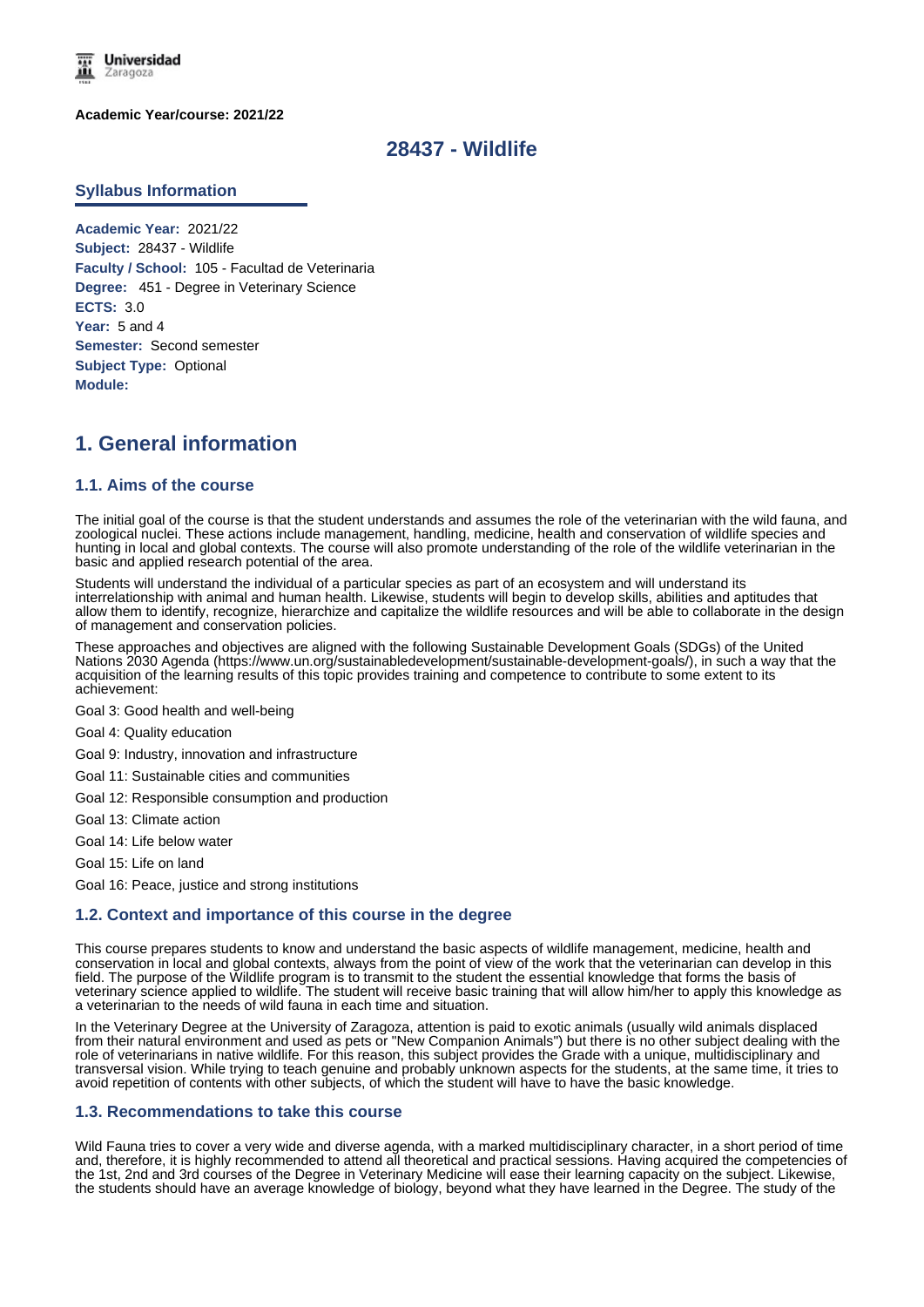the students should have an average knowledge of biology, beyond what they have learned in the Degree. The study of the wild fauna in veterinary implies knowing what is its interrelation with the environment and, therefore, the knowledge of the aspects of bio-ecological interest of the main wild species. As in almost all subjects, it is very important to have a basic knowledge of English (minimum level B1) since the vast majority of the bibliography is in that language. The student should have passed subjects such as Epidemiology and Biostatistics, Ecology and Environment, Ethnology and Animal Welfare, Agronomy, Genetics, Parasitology, General Pathology and General Pathology.

# **2. Learning goals**

### **2.1. Competences**

#### **Cross-cutting generic competences**

The transversal competences that will be developed in the subject are:

T04 Basic general knowledge of the area of work

- T11 Information management skills
- T13 Ability to adapt to new situations T16 Decision-making

T17 Teamwork

T20 Ability to work in an interdisciplinary team

### **Specific competences**

The specific competencies that will be developed in the subject are:

FBC03 Morphology, bionomy and systematics of animals and plants of veterinary interest FBC18 Ethical principles of the veterinary profession

FBC19 Veterinary rules and regulations CCSA02 Diagnostic imaging and radiobiology CCSA03 Necropsy

CCSA04 Recognition and diagnosis of different types of lesions and their association with pathological processes CCSA07 Diagnosis

CCSA17 Infectious and parasitic diseases of veterinary interest including diagnosis and control.

CCSA19 Health promotion in animal groups, including wild animals, in order to obtain maximum economic return in a socially, ethically and healthily acceptable manner.

CCSA20 Technical measures and regulations for the prevention, control and eradication of animal diseases.

## **2.2. Learning goals**

If students complete the course successfully, they should be able to

- 1. Know and interpret the legal framework on the conservation of wild fauna (fundamentally autonomous, national, European and international).
- 2. Know wildlife conservation strategies and the performance of a veterinarian in different scenarios, such as, for example, the conservation of endangered species, crimes related to the protection of fauna, conservation methods, etc.
- 3. Know the role of the veterinarian in a wildlife recovery centre: first aid, care, surgery, captive maintenance, recovery and release. Know the material, infrastructure and environments needed in rehabilitation centers.
- 4. Know the role of the veterinarian in the regular management and application of national legislation on hunting grounds. Knows how to establish active and passive surveillance programs.
- 5. Know the role of a veterinarian in collections, zoos and aquariums.
- 6. Is capable of assessing, diagnosing and treating the most frequent pathologies in wildlife: trauma, collisions, electrocutions, infectious and parasitic diseases.
- 7. Be familiar with the management of wounds and trauma, with the methodologies adapted for better individual and population care, with the interpretation of the different methods of diagnosis. It is capable of making appropriate decisions: sampling, treatment or euthanasia, among others.
- 8. Know the genetic balance and be able to analyse the genetic mechanisms that deteriorate the genetic structure of populations. Knows the effect of inbreeding, endogamia and mutation in the deterioration of the biological efficacy of the population.

## **2.3. Importance of learning goals**

The student who has passed this course will have the minimum knowledge to begin the work of a veterinarian in any of the fields within wildlife: wild animals, hunting and zoo nucleus. This will open up a series of job opportunities that will ease their integration into the labour market. Likewise, this subject is important for its transversal aspects, relating multiple fields of veterinary medicine in one.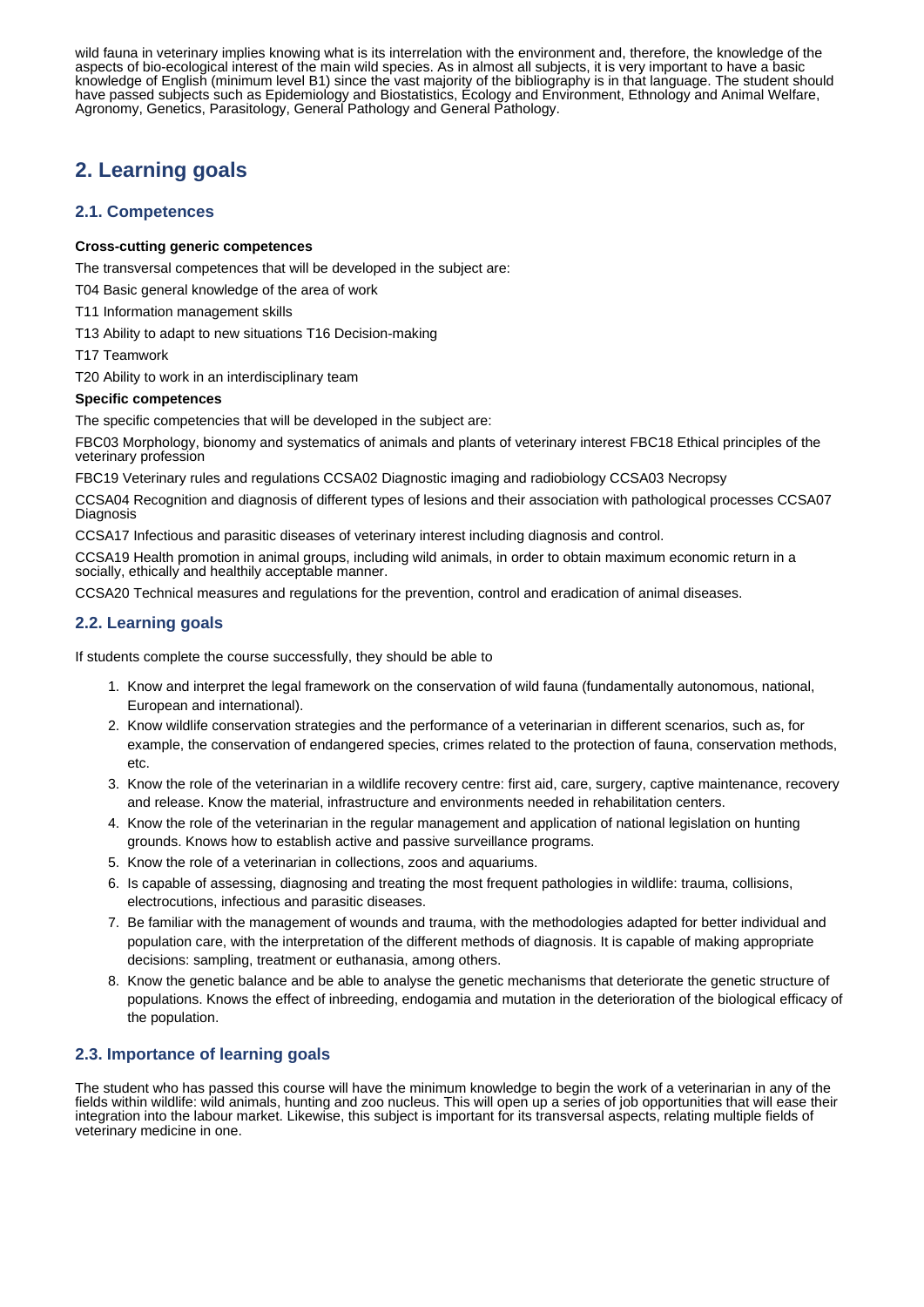# **3. Assessment (1st and 2nd call)**

### **3.1. Assessment tasks (description of tasks, marking system and assessment criteria)**

#### **Evaluation activities**

The student must demonstrate that has achieved the intended learning outcomes through the following assessment activities

#### *Written test*

The acquisition of knowledge and skills transmitted in theoretical classes, seminars and, in most practices, will be assessed. It will be a multiple-choice question exam (4 options, just one right answer, no negative points) of 45 questions: 30 of theoretical knowledge and 15 of practical knowledge. The exam will be considered passed with the minimum mark (5) if 60% of its total value is exceeded, i.e. if 27 questions are answered correctly. The value of this test will represent 95% of the final mark.

#### *Practice*

The practice "Review of a topic" will be assessed through attendance and presentation of a paper by the group of students attending. The practice will be graded by its responsible teacher and its numerical value will oscillate between 0 and 10. The value of this practice will represent 5% of the final grade.

#### **Marking system:**

According to the national regulation Law 1025/2003, 5th of September which lays down the European system of credits and marking system for the university degree.

 $0-4$ ,  $9$  FAIL.

5,0-6,9: PASS

7,0-8,9: GOOD (NT).

9,0-10: EXCELLENT (SB).

As the article 158 of the Statutes of the University of Zaragoza lays down, provisional grades will be displayed at least for 7 days and students will be able to review them on the date, time and place provided for that purpose.

#### **Tests for students who are not present or those who present themselves in other calls other than the first one.**

The same type of examination will be applied for the written test. For the practical evaluation the pupil will perform a necropsy of a wild animal (bird/mammal/reptile) where he will have to demonstrate the ability to carry it out and to interpret the findings.

## **4. Methodology, learning tasks, syllabus and resources**

#### **4.1. Methodological overview**

Due to the low number of credits in this topic, the main goal is to make an approach to the different subjects mostly using lecturer presentations, seminars, laboratory demonstrations and problem solving exercises.

#### **4.2. Learning tasks**

#### **Lectures. 15 h**

They will be undertaken using computer presentations that will include development of ideas, figures, images, graphics and layouts. Students will previously have the teaching material through the so called digital ring of the Unizar (ADD). The participation of students in posing questions or discussion of issues of particular relevance will be encouraged.

#### Developing skills

Skill in handling concepts. Ability to integrate ideas. Ability to relate concepts. Development of critical thinking. Ability to understand the field of veterinary professional performance in the recovery, conservation and maintenance of wild species. Ability to analyze information from different sources. Ability to consult bibliography.

#### **Demonstrations. 15 h**

Laboratory demonstrations and problem solving exercises (6 h)

They will include post mortem examination of wild animal or solving exercises under teacher supervision.

#### **Seminars (4 h)**

Two seminars will be performed, topics to be defined in each academic year.

#### **External visits (5 h)**

Two visits are programmed: (i) to the ?La Alfranca? Wildlife Recovery Center and the ?Los Sotos y Galachos del Ebro? Nature Reserve and (ii) to the Zaragoza's aquarium.

#### **4.3. Syllabus**

## **Lectures**